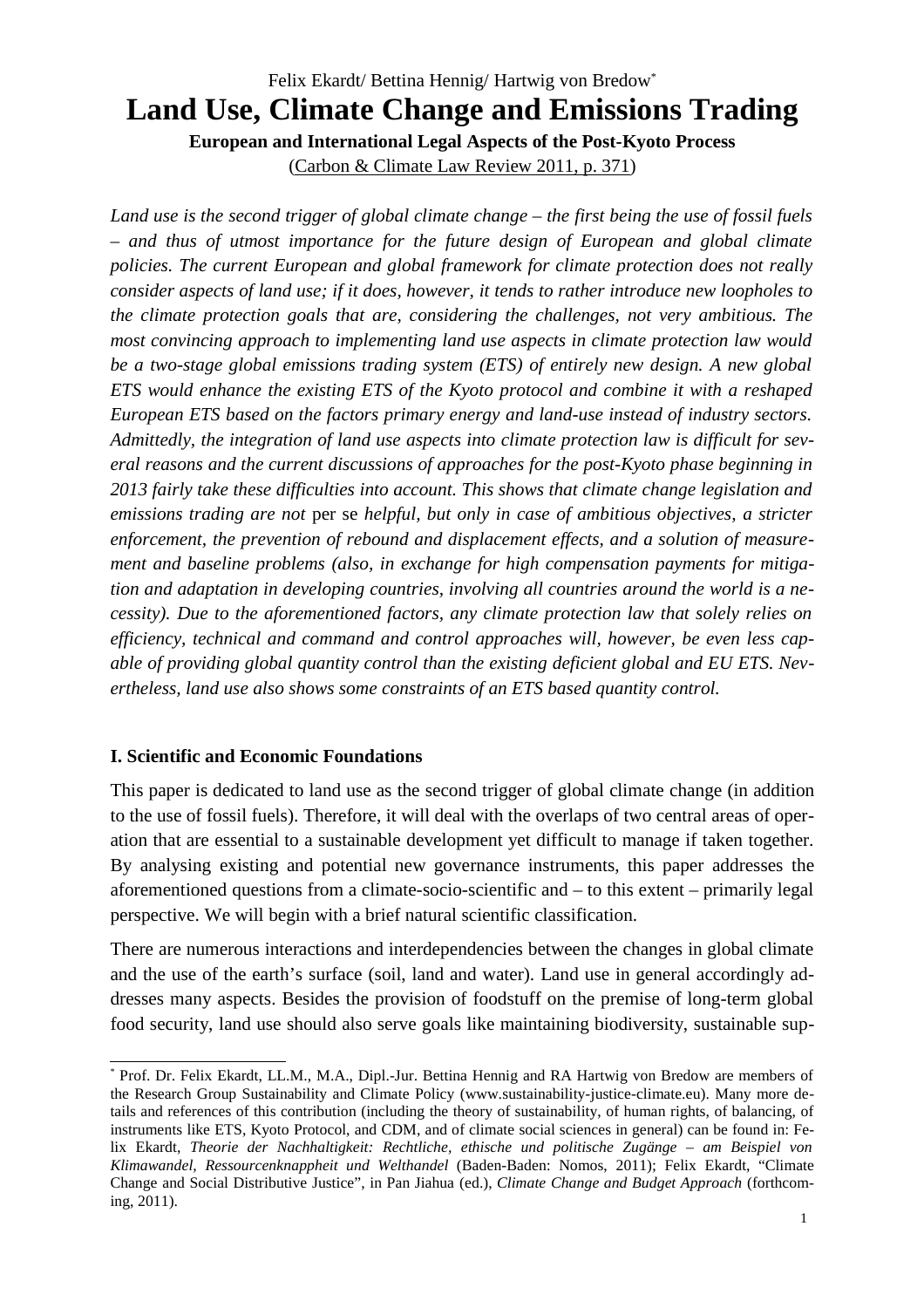ply of raw materials, energy supply, recreation and health. It is obvious that these goals cause not only synergies but also trade-offs.<sup>1</sup> Also, these questions relate to the ambivalences of bioenergy.<sup>2</sup> The debate about so-called LULUCF-activities (Land Use, Land-Use Change and Forestry) in climate policy refers primarily to two aspects of the broad spectrum of possible forms of land use: first, the use of ecosystem climate services and second the problem of agricultural greenhouse gas emissions.

The first major subject area is therefore the use of climate services to existing ecosystems.<sup>3</sup> The quantitative and qualitative capacity of different ecosystems to provide ecosystem services depends on their condition: While it is true that modern land use practices increase the number of ecosystem services, e.g. climate regulation, in the short term, it is to be feared that due to various degradation processes the quality of many ecosystem services decreases (eventually to a significant extend) at regional as well as global level in the medium and long term. The set of problems most discussed in the debate over the climate impact of ecosystems has so far been the ecosystems' function as carbon sinks and the use of carbon sinks. Sinks are dynamic systems, either natural or anthropogenic, that absorb and bind  $CO<sub>2</sub>$  from the atmosphere. Common sinks are soils, forests, plants and oceans. Second to the lithosphere, forests (especially old forests that are rich in biomass such as rainforests and boreal forests) are the most important terrestrial eco-systems that act as sinks. Also wetlands and grassland areas are important carbon sinks. While reservoirs are static, sinks either grow and increase storage capacity or release the  $CO<sub>2</sub>$  stored in them (e.g. a forest can grow but also burn down, and swamps can be drained). While the release of carbon takes place relatively quickly, absorbing and binding  $CO_2$  is a slow process (so-called "slow-in-fast-out" effect). This dynamic raises the question of the durability of sinks and is very important for the role of sinks in climate policy.

Adequate assessment of different ecosystems and their specific properties and complex interactions is also very difficult, as is adequate mapping of a number of ecosystem functions beyond climate protection. The same is true for other climate-related land use issues besides sinks, e.g. for so-called albedo effects that are even more difficult to record and map than carbon storage: Since different surfaces show different reflection ratios with regard to solar radiation, the impact of deforestation and agricultural use of former forest areas on global climate is difficult to assess. Moreover, in addition to sinks and albedo effects other climate-related ecosystem services must be taken into account as well.

Agriculture and forestry play a prominent role when considering the development of terrestrial ecosystems and their functions, as they are an important trigger for land use changes connected to the release of greenhouse gases, e.g. conversion of moors, grasslands and forests in

<sup>&</sup>lt;sup>1</sup> On conflicts of aims and difficulties in general: Intergovernmental Panel on Climate Change (IPCC), *Land Use, Land-Use Change and Forestry, special report* (Cambridge, UK: Cambridge University Press, 2000), available on the Internet at <http://www.ipcc.ch/pdf/special-reports/spm/srl-en.pdf> (last accessed on 22 September 2011). Even in the current Fourth Assessment Report, the IPCC concludes that land use related climate policy and other policies of sustainable development are by no means always synergistic; cf. IPCC, *Climate Change 2007: Summary for Policymakers to the Fourth Assessment Report of the Intergovernmental Panel on Climate Change* (2007), at 65.

<sup>&</sup>lt;sup>2</sup> Cf. Felix Ekardt and Hartwig von Bredow, "Managing the Ecological and Social Ambivalences of Bioenergy – Sustainable Criteria versus Extended Carbon Markets", in Walter Leal (ed.), *The Economic, Social, and Political Aspects of Climate Change* (Berlin: forthcoming, 2010), available on the Internet at <http://www.sustainability-justiceclimate.eu/files/texts/SustainabilityCriteria.pdf> (last accessed on 22 September 2011).

<sup>3</sup> See Millennium Ecosystem Assessment, *Ecosystems and Human Well-Being: Synthesis* (Washington, D.C.: Island Press, 2005), for more details on the importance of different ecosystem services.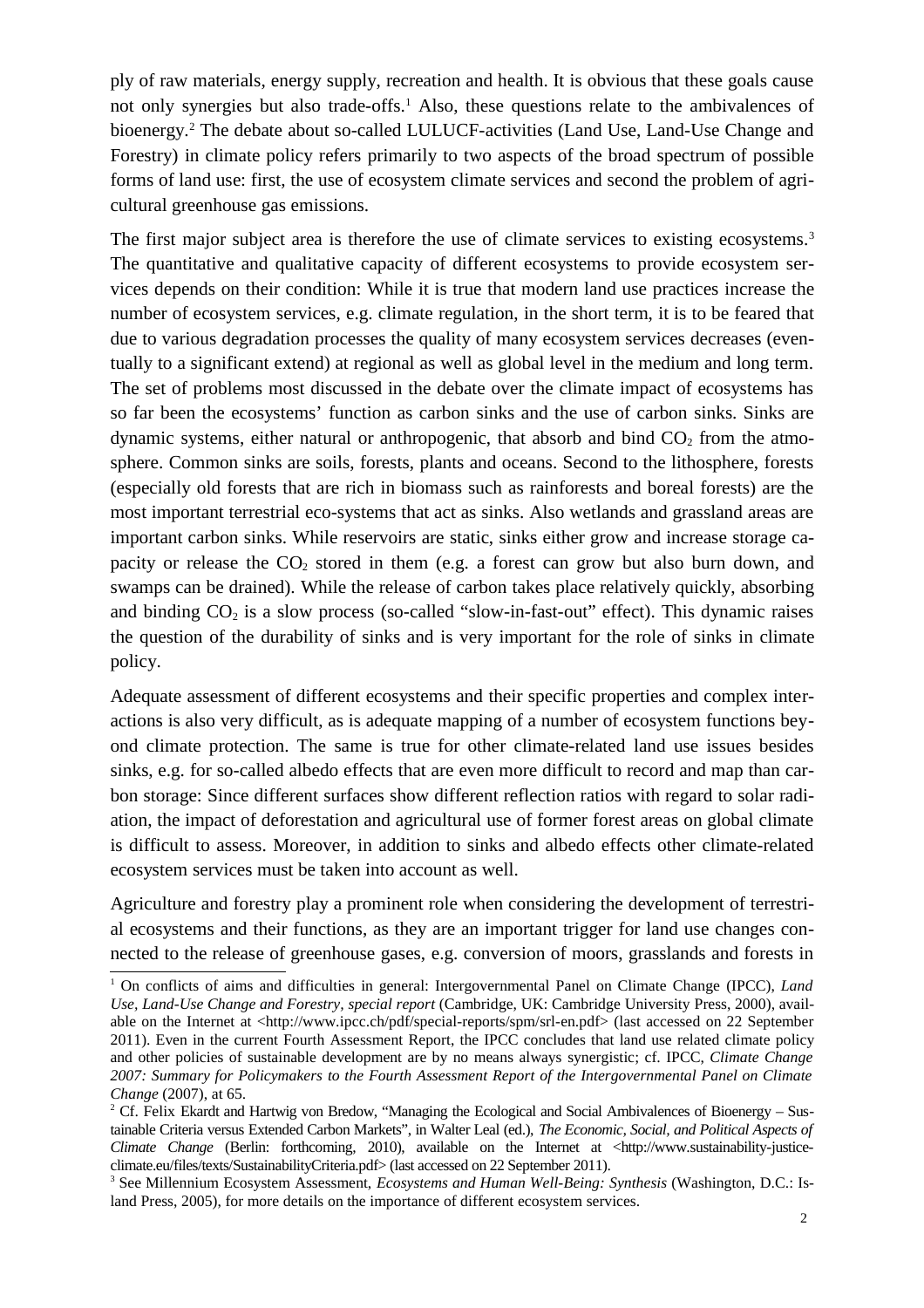cultivated land: Farmland covers about 40-50 % of the earth's land surface, whereof 70 % is used as pasture and about 30 % as arable land, at rapidly increasing rate. It must be taken into account that climate change (that may no longer be entirely prevented) may also have feedback effects on land, even if land use ostensibly does not change, e.g. in the area of permafrost soils and moors. In this context, it is important to point out that the exact measurement and recording of land use changes proves to be extremely difficult. As a matter of fact, the timeframe for the development of long-range and reliable recording and monitoring techniques that can be financially and technically implemented and manned in particularly affected developing countries is highly controversial. Along this line, the IPCC considers the improvement of remote sensing technology (in conjunction with soil sampling) for the analysis of the potential for  $CO<sub>2</sub>$  uptake by vegetation and soil and for the mapping of land-use changes a future "key technology for emissions reduction", especially in the forestry sector.<sup>4</sup> Besides the difficulties concerning the measurement of land use changes, the assessment of a baseline scenario indicating the temporal and qualitative terms of the benchmark used for evaluation is very challenging as well.

In addition to the just-mentioned indirect emissions due to land use changes, emissions resulting directly from agriculture are also key factor in climate change. Significant amounts of methane derive from digestive processes of cattle and from the storage of manure and dung. Also, organic and mineral nitrogen fertilizers emit nitrogen oxides. Moreover, fertilizer production itself is very energy intensive (although the greenhouse gas emissions resulting from fertilizer production are rarely allocated to land use). Due to the rise in global meat consumption and intensive cultivation of land, agriculture has become a crucial factor in climate change. In particular, the anthropogenic emissions of methane  $(CH_4)$  and nitrous oxide  $(N_2O)$ are considered to be primarily caused by agriculture.<sup>5</sup> It should be noted, however, that the impact on climate may differ significantly depending on farm products produced and the particular form of cultivation. In particular, organic farming emits mostly less greenhouse gases than conventional farming, yet it consumes more space. Agriculture can thus play an important role in the future reduction of greenhouse gas emissions, if we consider the range of optional production paths and forms of cultivation and their different impact on climate. The IPCC also notes that agricultural processes as a whole could make a significant contribution to lowering GHG emissions.<sup>6</sup> However, recording GHG emissions from farming is as difficult as assessing the climate relevance of ecosystem services (see above). This complicates controlling these emissions in climate law, especially if we consider the large number of small emitters, the difficulties in verifying individual emissions and the drawbacks of monitoring methods.

# **II. Implementing Aspects of Land Use in Climate Protection Law: Land Use and Climate Protection De Lege Lata**

Up to this point, it became clear that land use offers great opportunities for climate policy, both in terms of its ecosystem services, and in terms of direct emissions. It became also clear, however, that there are considerable difficulties. Accordingly, the ongoing discourse on land

<sup>4</sup> See the table at IPCC, *Climate Change 2007: Summary for Policymakers*, supra, note 1, at 50.

<sup>&</sup>lt;sup>5</sup> See European Commission, Commission Staff Working Document – The role of European Agriculture in Climate Change Mitigation, SEC(2009) 1093 final, 2009, at 7, on more detailed numbers for the EU.

<sup>6</sup> See IPCC, *Climate Change 2007: Summary for Policymakers*, supra, note 1, at 55.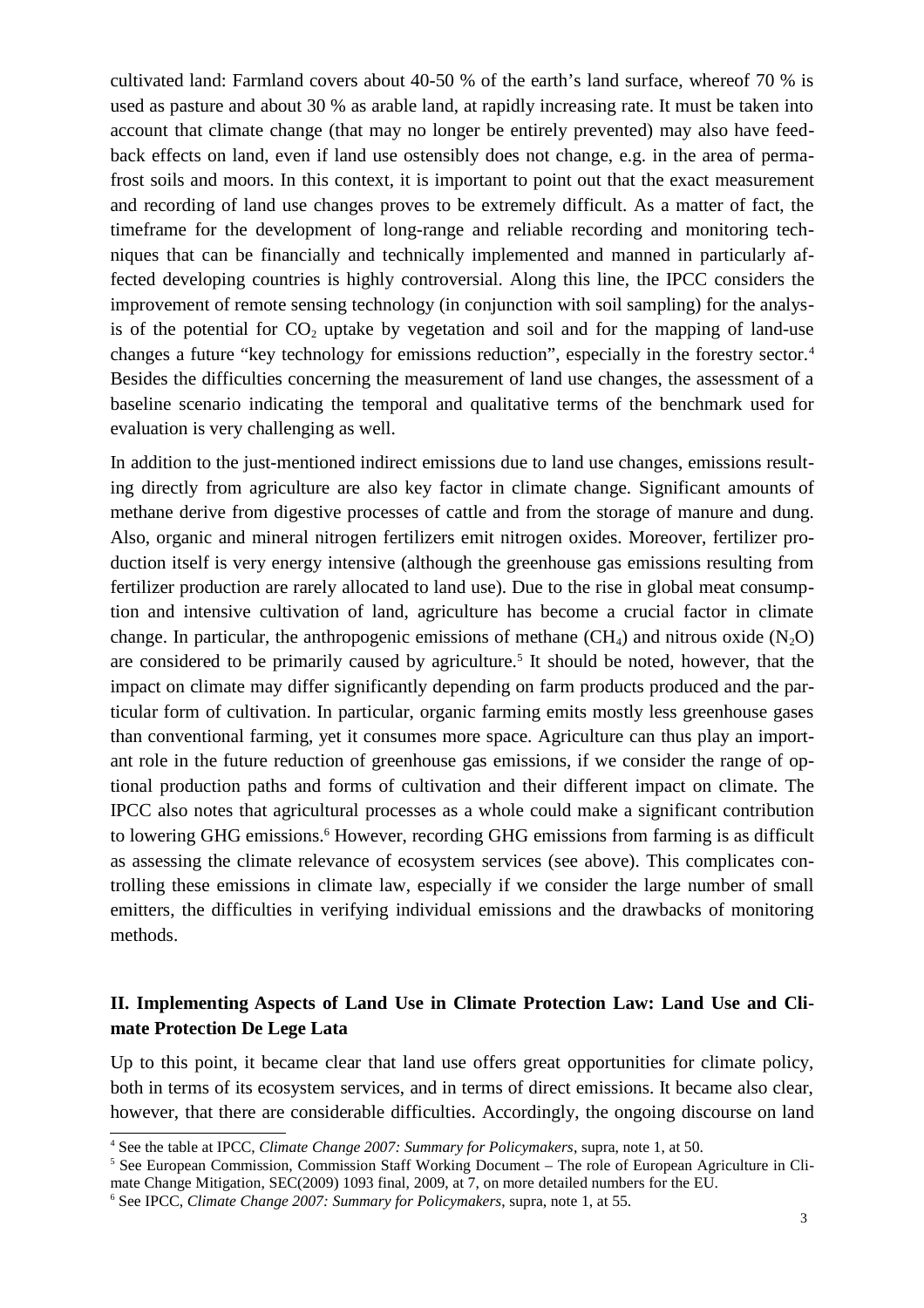use is long and controversial. A degree of clarity about the scientific data available is not only essential for the design, but also for the implementation and enforcement of political and legal governance and management tools (although approximations can eventually be sufficient). At the same time, however, a dramatic need for action becomes clear when one estimates the land use emissions, including deforestation, to represent one fourth or fifth of global emissions and takes the scientific evidence about climate change seriously. Scientific evidence shows that GHG reductions of about 80 % worldwide (!) by 2050 – this sums up to 95 % in the EU due to the above-average per capita emissions, as has recognized the EU Council of Ministers in 2009 – are required in order to avoid dramatic crises with heavy economic losses, possibly millions of deaths, violent conflicts over resources etc.<sup>7</sup>

The notion that it is desirable to avoid potential consequences of climate change is not a natural scientific, but rather a normative issue, as is the balancing of different interests that are affected by a more or less resolute climate policy. The weighing of different interests is indeed a precondition for any statement of the following kind: "emissions have to be reduced by X percent to Y financial conditions in state Z". Normative statements, however, are not "axiomatically set" and "*per se* never objective". Rather, for basic ethical and legal principles, there is – as was derived elsewhere in detail – an ethical and legal (based on human rights) obligation to reduce global greenhouse gas emissions dramatically and to distribute the remaining emissions allowances on a per capita basis while giving a high level of financial compensation for the benefit of people (not necessarily, however, the governments) in developing countries that are the main victims, but not the main cause of climate change. We therefore propose an international state emissions trading system (ETS) that provides an egalitarian distribution of emission rights (though slightly shifted towards developing countries because of the historical emissions) and a successive decrease of a total of 80 % worldwide in emission rights until the year 2050. In combination with a company ETS within states or supranational organizations (like the EU) based on primary energy and thus representing most emissions in a non-bureaucratic way (unlike the EU ETS that only applies to certain industry sectors), this approach would reduce emissions – no matter if these emissions are covered by emission rights that were originally given to the state or by emission rights that the state bought from another state.<sup>8</sup> This approach would include emissions from agricultural power and fuel consumption as well as emissions linked to the production of fertilizer production. If the above-mentioned natural scientific (including technical) problems would be solved, any "other" land-use emissions, as for example those resulting from land use changes, deforestation and more generally from cultivation processes, could be integrated into the ETS as a second factor besides primary energy.

Existing legal practice and legal policy proposals suggest other ways that must now be considered in detail. We will neither present in detail here how the past and for the near future expectable climate change objectives (as well as the existent ETS between states) fall far from a global 80-%-reduction target, nor will we show in detail how unambitious enforcement mechanisms, calculation tricks (e.g. CDM, see below, and the inclusion of exceptional emission re-

<sup>&</sup>lt;sup>7</sup> Felix Ekardt, "Climate Change", supra, 1<sup>st</sup> note (\*), chapter 3 provides a summary of scientific evidence.

<sup>&</sup>lt;sup>8</sup> Ibid., for example, for details on a per capita eco-bonus for all people (low in countries purchasing emissions rights and high in countries selling emission rights). The eco-bonus would be financed by the sales revenues from the company ETS. The revenues from company ETS itself would be increased or decreased according to the revenues or expenditures in the state ETS. This financial transfer to developing countries is necessary for ethical and legal grounds.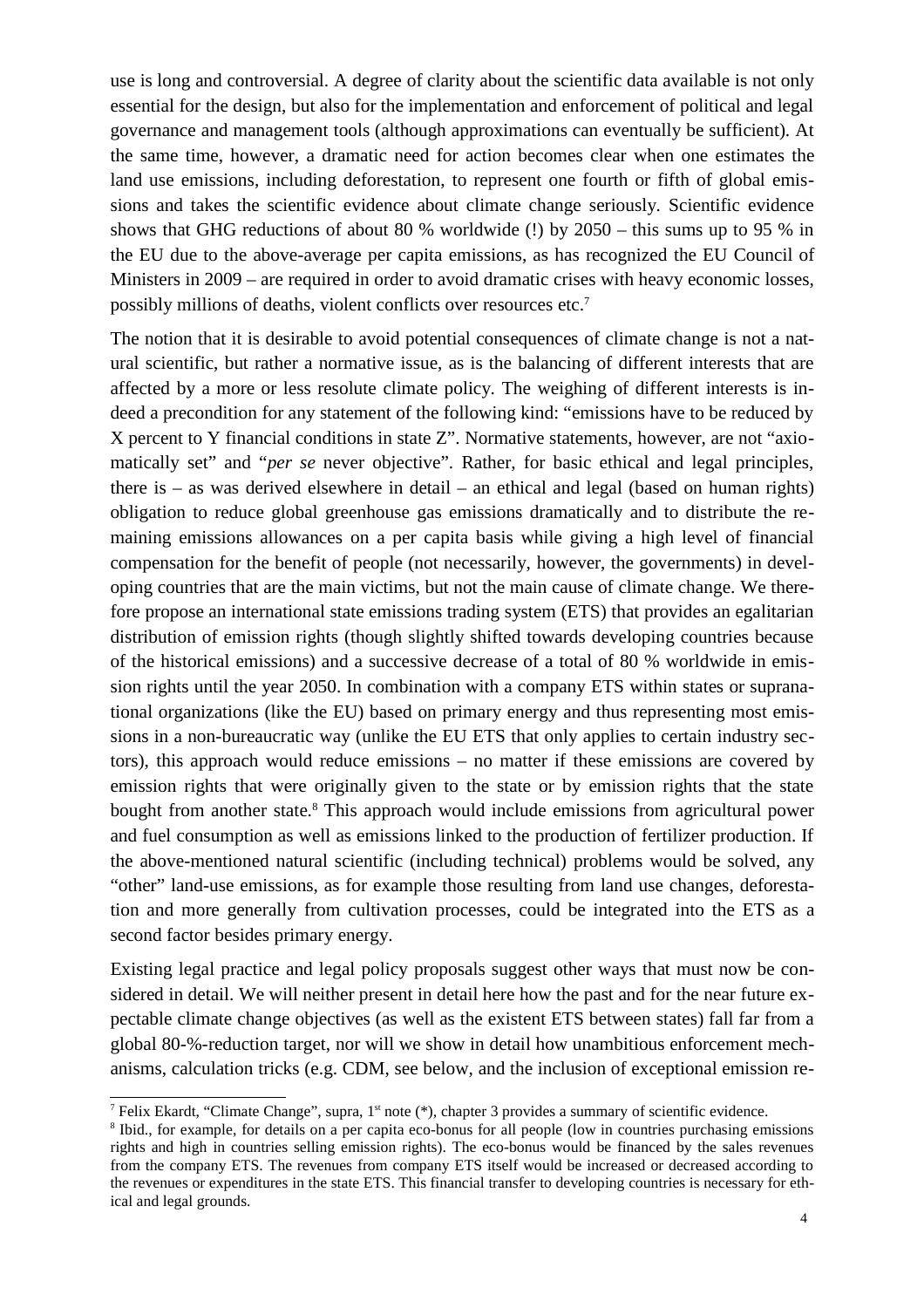ductions such as the Eastern European industry collapse in 1990), the lack of reduction goals for developing countries and in return, lack of financial support from the developed countries are. This criticism applies not only to the existing EU ETS as the implementation of the existing state ETS, but ultimately to the whole of the EU climate policy, if measured by the objective concluded from the above-mentioned challenges.

## **1. International Law and Climate Related Land Use Rules**

The Kyoto Protocol (KP) – hitherto dominating global climate protection – stipulates the possibility of including sinks in the calculation of the net changes of GHG emissions (Article 3 paragraph 3 KP). This way, since 1990 changes in carbon storage that are caused by directly human-induced land use change and forestry activities are counted, the allowable changes being explicitly limited to afforestation, reforestation and deforestation. The definition of these terms was not yet included in the KP itself, but the parties finally agreed upon the necessary definitions as part of the so-called Marrakesh Accords after an intensive preparatory process, incorporating the IPCC.<sup>9</sup> In order to compensate for the fact that according to these rules countries with an active forest management can receive net debits despite the constant forest areas, it was agreed that these debits may during the first commitment period not exceed the credits incurred since 1990.<sup>10</sup> In addition, Article 3, paragraph 4 KP stipulates that additional sink activity may eventually be eligible (already in the first commitment period, contrary to the in this respect somewhat confusing wording). According to the Marrakesh Accords, forest management, cropland and grassland cultivation and the greening, i.e. planting vegetation, of wastelands are recognized.<sup>11</sup> However, the quantitative limits for the consideration of forest management activities must be adhered to: The carbon sequestration achieved by forest management activities can – vis-a-vis the net debits from sink activities – only be accounted as a compensation for existing debits, and at most to a height of 9 Mt of carbon per year.<sup>12</sup> Moreover, in accordance with Article 3, paragraph 4, the appendix provides quantitative limits to the increase of carbon sequestration from forest management. For Germany, for example, the limit is 1.24 Mt C/ year. $13$ 

Another, still very controversial issue in relation to the recognition of LULUCF activities under the climate law is the regulation of sink projects under the flexible mechanisms of the KP, i.e. Joined Implementation (JI), Clean Development Mechanisms (CDM) and emission trading schemes (ETS). The basic idea of the JI mechanism enshrined in Article 3, paragraph 10 and 11 in conjunction with Article 6 KP is that an Annex I country shall be enabled to meet reduction commitments through specific projects realized jointly with another Annex I country. The reductions realized by the developer in the host country will then be transferred in the form of Emission Reduction Units (ERUs) to the foreign investor. The total emission rights of investor and host state will be adjusted accordingly. Sink projects are generally possible in the context of JI activities (see Article 6, paragraph 1 KP), but only within the national limits we already described.<sup>14</sup>

<sup>9</sup> See Decision 11/CP.7, Land Use, Land-use Change and Forestry, UN Doc. FCCC/CP/2001/13/Add.1, at 58.

<sup>&</sup>lt;sup>10</sup> Ibid., at 59.

 $11$  Ibid., at 59.

 $12$  Ibid., at 60.

 $13$  Ibid., at 60, 63.

 $14$  Ibid., at 60, 63.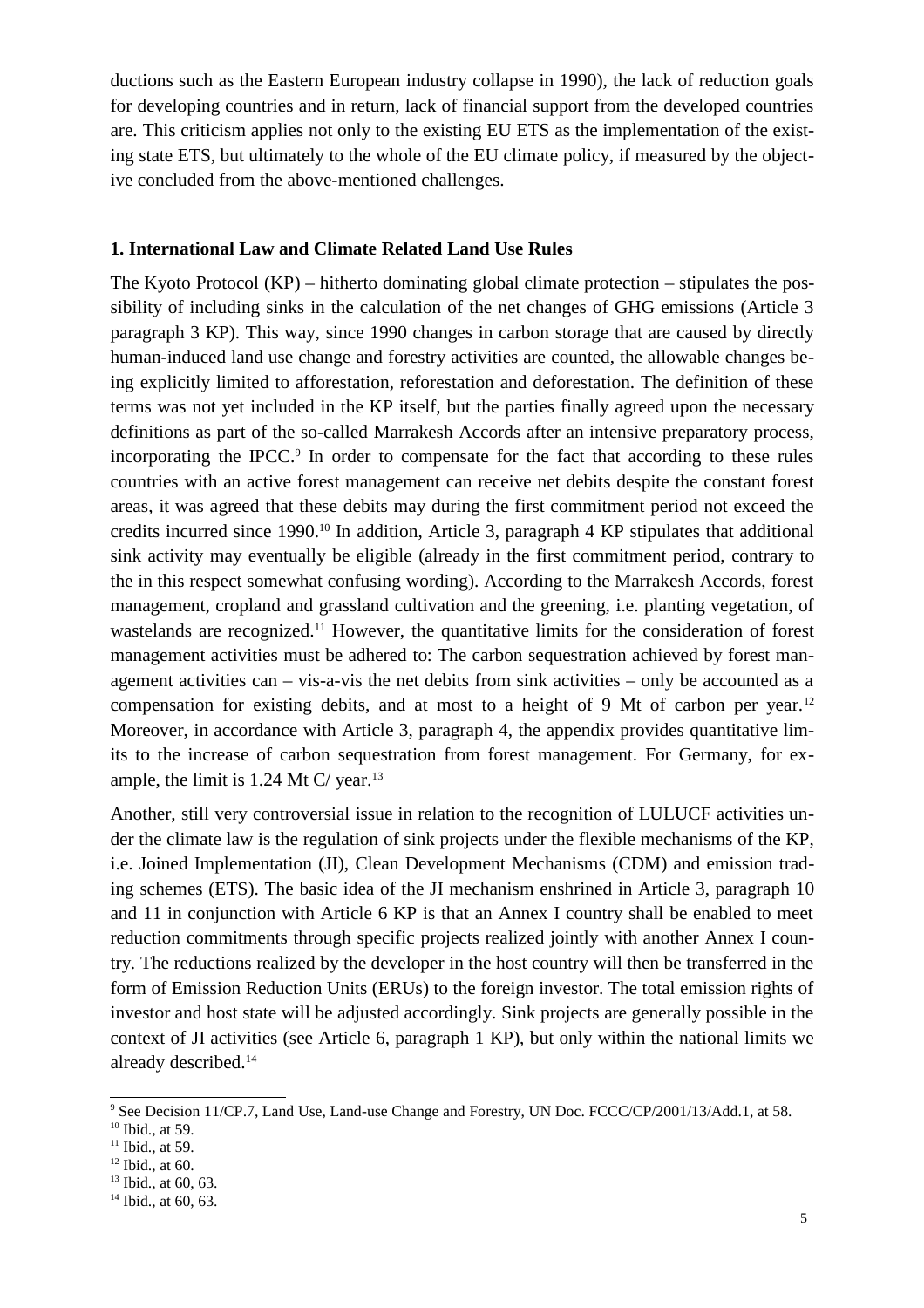According to Article 3, paragraph 12 in conjunction with Article 12 KP, Annex I countries can also acquire so-called Certified Emission Reductions (CERs) if they realize specific projects in developing countries. The CERs will then be added to the allotted amount of emission allowances. Thus, in contrast to the JI mechanism, CDM projects generate additional allowances. That is why the CDM is highly controversial, especially with reference to sinks. In contrast to Article 6 KP, Article 12 KP does not explicitly name sink projects. At first glance, this may lead to the conclusion that sink projects shall be excluded from CDM, but it was explicitly agreed in the context of the Marrakesh Accords that sink expansion projects are eligible for the CDM. However, this is limited to afforestation and reforestation activities. Also, in the first commitment period, the yearly amount of the CERs generated in sink expansion projects may not exceed the maximum limit of 1 % of the party's base year emissions.15 Furthermore, the treatment of land use activities in CDM projects will be reviewed in the course of negotiations for the next commitment period. Also, sink projects in the CDM only generate temporary certificates. Thus, the aforementioned problems of durability associated with ecosystem carbon sinks are addressed. A distinction is made between temporary Certified Emission Reductions (tCERs) and long-term certified emission reductions (lCERs).<sup>16</sup>

Moreover, Annex-B countries may trade their emission units under Article 3, paragraph 10, 11 in conjunction with Article 17 KP. This ETS between states including the Assigned Amount Units (AAUs) serves the states to meet their quantitative reduction commitments at least cost. Thus, after what has been said so far, different emission units (RMU, AAUs, ERUs, CERs) are tradable in the state ETS. The first commitment period under the Kyoto Protocol was launched in 2008 and ends in 2012, at what time the Kyoto Protocol itself ends as well. It is not clear yet whether the world's governments will agree on a similar regime with specific binding reduction commitments for the time after the end of the Kyoto Protocol. Negotiations in the so-called post-Kyoto process have so far proven very difficult.

The phase of post-2012 is already in the centre of the current debates on climate policy and current developments in climate policy. At the international level, forest issues are prominent and there is still much debate over the inclusion of these questions in a yet to be developed post-Kyoto agreement. While many of the terms have changed, the beginning of this debate dates back to the Kyoto Protocol. For example, the so-called Bali roadmap (the main part of the Bali Action Plan) was adopted in the context of the COP-13 in 2007 and explicitly calls for the inclusion of global forest protection in a post-Kyoto agreement (see No. 1 (b) (iii) of the Bali Action Plan).17 Thus, parties implemented a new policy approach that has been further developed in the upcoming negotiations. This new policy approach actually dates back to the COP-11 in 2005, when the governments of Papua New Guinea and Costa Rica and eight supporting parties put it on the agenda of the United Nations Framework Convention on Climate Change (UNFCCC). So far, the approach has shaped yet not simplified the debate: Since the Bali conference, parties have discussed – under the heading of Reducing Emissions from Deforestation and Forest Degradation in Developing Countries  $(REDD)^{18}$  – a set of policy

<sup>&</sup>lt;sup>15</sup> Decision 11/CP.7, Land use, Land-use Change and Forestry, UN Doc. FCCC/CP/2001/13/Add.1, 21 January 2002, at 60 f.

<sup>&</sup>lt;sup>16</sup> These certificates are provided with an expiry date, which varies according to the type of certificate: tCER are valid up to the end of the next commitment period, while lCERs are valid up to the end of the crediting period of the project. Temporary certificates must be replaced by definitive certificates after expiration.

<sup>&</sup>lt;sup>17</sup> See Decision 1/CP.13, Bali Action Plan, UN Doc. FCCC/CP/2007/6/Add.1, 14 March 2008, at 3.

<sup>&</sup>lt;sup>18</sup> Respectively REDD+. The term REDD+ stresses that REDD is not related solely to the reduction of deforestation but also on additional measures such as reforestation and sustainable forest management.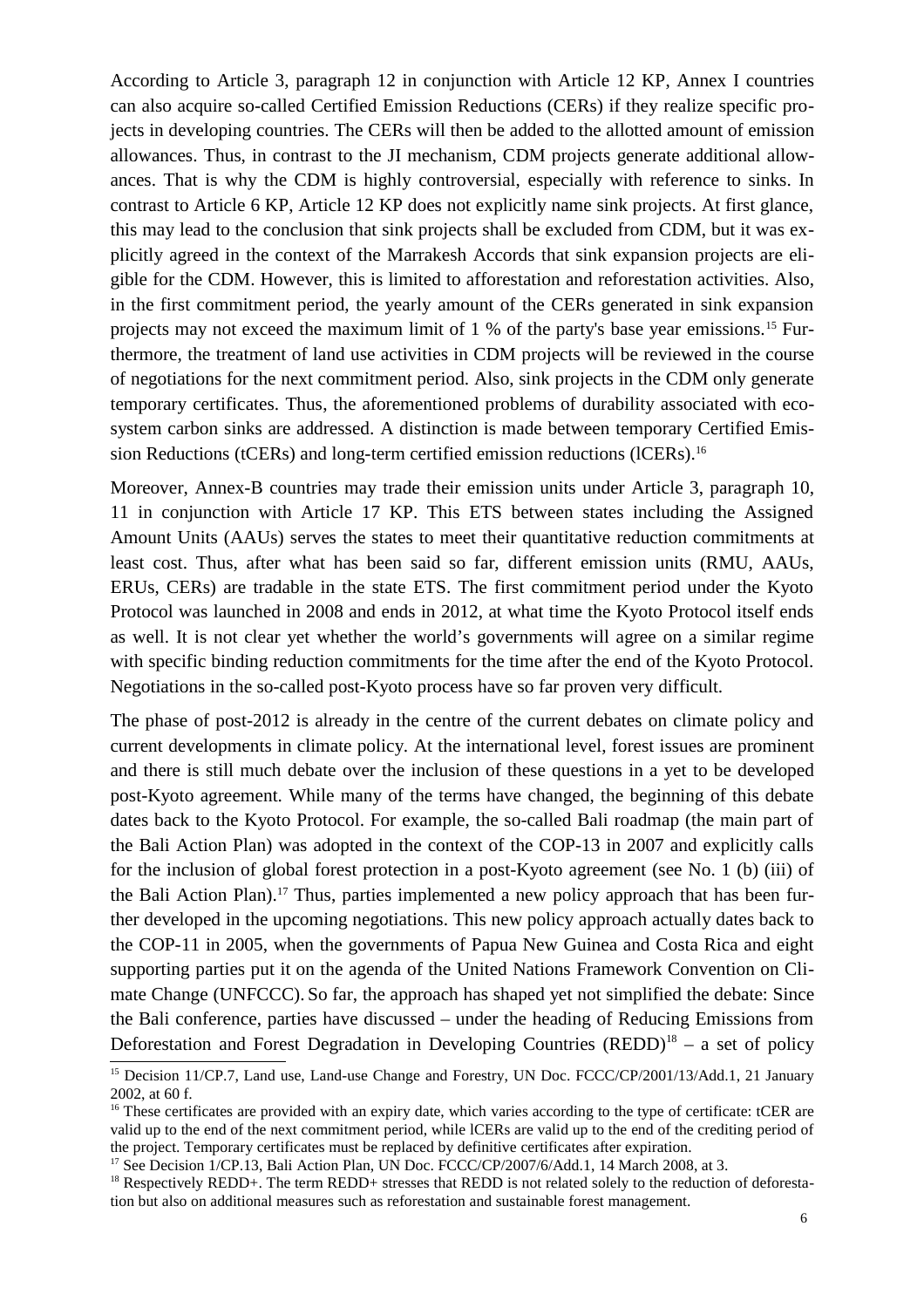models that aim at establishing and operationalising a global forest carbon market by 2013. The idea is to promote forest protection, especially in developing countries, by assigning a monetary value to the forests, thus increasing their importance in future policy decisions. This requires an assessment of the affected emissions and the development of appropriate mechanisms. These issues are currently discussed under the heading of REDD, but there still is controversial debate over the concrete design: parties discuss different types of operationalisation (e.g. inclusion in the ETS, fund solutions, and the development of an entirely new instrument) and a consensual solution is not yet in sight. The scientific, political and socio-economic challenges connected to this approach are obvious and diverse. On request of various countries and stakeholders and encouraged by some donor countries, FAO, UNDP and UNEP established a joint fund-based REDD Programme (The United Nations collaborative programs on Reducing Emissions from Deforestation and Forest Degradation in Developing Countries) following the Bali roadmap. The programme's goal is the further development of projects and concepts in the context of REDD.<sup>19</sup>

Contrary to the plans of the Bali Roadmap, however, a viable consensus on a post-Kyoto agreement or a comparable independent REDD agreement has not been developed so far. For the time being and despite intense discussions, especially in context of potential REDD mechanisms, the negotiations that took place in Copenhagen in December 2009 ended in no more than a political declaration (the Copenhagen Accord). The Copenhagen Accord merely mentions the need for action in general terms. In general, negotiating parties in Copenhagen showed a strong effort to increase the level of detail concerning LULUCF-related statements and to create a regime – possibly in a treaty separated from the yet to be changed Kyoto Protocol – that, in a first step, reveals and monitors deforestation in tropical developing countries in particular and, if possible, slows down or even stops deforestation by implementing support mechanisms. A first REDD agreement under the umbrella of the UN Framework Convention on Climate Change Conference 2010 has been adopted on the climate conference in Cancun in 2010.<sup>20</sup> However, the agreement does not yet include the actual implementation of appropriate financing mechanisms, commitments or sanction models or other concrete details.<sup>21</sup> Rather, it is a first step in a multistep process that initially aims at "Readiness for REDD", thus targeting the national conditions in affected developing countries (e.g. recording of forest resources, development of national action plans and monitoring systems, communication with the relevant stakeholders). For the first time, parties have stipulated so-called safeguards that aim at protecting the rights of indigenous peoples and other issues related to REDD (e.g. biodiversity conservation).<sup>22</sup> However, key issues such as financing, definitions of essential terms (such as "sustainable forest management"), the decision on the introduction of market mechanisms for REDD, and its relation to the reduction targets of a possible post-Kyoto agreement, are still unsolved.

<sup>&</sup>lt;sup>19</sup> On activities and policies see the homepage <http://www.un-redd.org/> (last accessed on 25 September 2011).

<sup>&</sup>lt;sup>20</sup> See Section C. (Art. 68-79) of the central outcome document of the Ad Hoc Working Group on Long-term Cooperative Action under the Convention at COP-16 (hereinafter COP-16/LCA), 15 March 2011, available on the Internet at <http://unfccc.int/resource/docs/2010/cop16/eng/07a01.pdf#page=2> (last accessed on 25 September 2011).

<sup>&</sup>lt;sup>21</sup> See Art. 77 COP-16/LCA, supra, note 20. This article postpones further discussion of financing options to the COP-17.

<sup>&</sup>lt;sup>22</sup> See Article 69 and Annex I COP-16/LCA, supra, note 20. COP-16/LCA does not, however, explicitly require a monitoring system to monitor compliance with the safeguards, Instead, parties are only obliged to "develop ... a system for providing information" (Art. 71 (d) COP-16/LCA.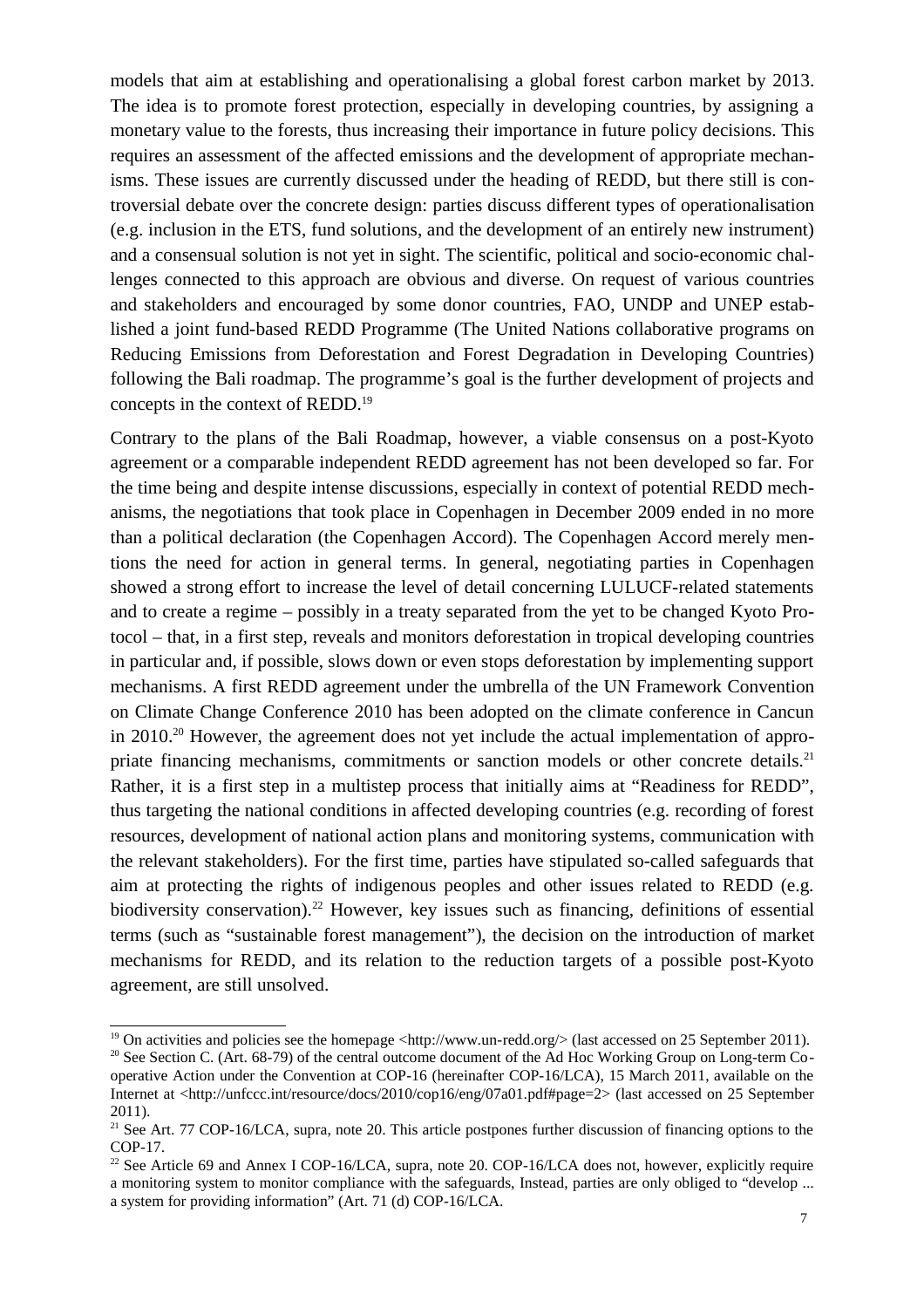Since Copenhagen, parties have discussed more detailed changes to the wording of the Kyoto Protocol for the period from 2013, and these changes also concerned the LULUCF sector and the consideration given to the LULUCF activities in the context of the reduction targets and flexible mechanisms. These changes were neither adopted nor even taken note of in Copenhagen. Recently, negotiating parties have discussed extending eligible LULUCF measures. In addition to the already eligible measures concerning forests (afforestation, reforestation and deforestation), they discuss the inclusion of revegetation, forest management, cropland management, grazing land management and wetland management. The egalitarian inclusion of all countries in land use issues is also considered, as this would ensure comparability. The EU has submitted a very controversial proposal about the right of Contracting States to set an arbitrary baseline that would be the basis for credits and debits. The discussion is also about including CDM – which is, by the way, ecologically rather problematic<sup>23</sup> – in further LULUCF activities. In Cancun, it has been held once again that the KP definitions of relevant terms that had been reached in Marrakesh in an arduous process will remain valid in a possible second commitment period. Also, the negotiating parties decided to further examine whether emissions from forest management activities should be included in forest management measures in a new cap.<sup>24</sup> At the same time, LULUCF activities shall remain part of the flexible mechanisms. To a large extend, the potential for carbon sinks will still be taken into account in the decisions on the emission reduction commitments – provided that there is a follow-up agreement.

### **2. European Law and Climate Related Land Use Rules**

As already pointed out, a distinction is drawn between Europe's central climate protection instrument, i.e. the European company ETS limited to specific industries, and a state ETS on the level of international law. The EU ETS under the EU Emissions Trading Directive (ETS Directive) being the first cross-border and the world's largest company ETS is also one of the most important means by which the EU tries to comply with its reduction commitment under the Kyoto Protocol. Starting with the beginning of the first trading period of the state ETS in 2008, the mechanisms and certificates are partly linked. The EU ETS currently covers  $CO<sub>2</sub>$ emission limits of some 12,000 plants in 30 European countries (EU, Liechtenstein, Iceland and Norway). During the second trading period of the EU ETS (2008-2012), it covers certain industrial activities in large industrial plants, such as energy conversion and transformation, ferrous metal production and processing, the mineral industry (cement, glass, ceramics) and some other industries (paper pulp production from wood and other fibrous materials, paper and cardboard production).<sup>25</sup> Recently, the EU has decided some amendments and readjust-

 $23$  It should be noted in this context that the "additionality" to the business-as-usual scenario is considered doubtful in about half of the CDM projects in a given developing country. Sink projects within CDM may therefore contribute little to climate protection. This shows that the discussions in the post-Kyoto process about including CDM in LULUCF activities is not very useful. More about the criticism on CDM: Felix Ekardt, Anne-Katrin Exner, and Sybille Albrecht, "Climate Protection, Justice, and CDM. A Review of the Copenhagen Protocol Draft", 3 *Carbon & Climate Law Review* (2009), 261, at 264 et seq. with further references.

<sup>&</sup>lt;sup>24</sup> For more information on this and on the following, see the Report of the Ad Hoc Working Group on Further Commitments for Annex I Parties under the Kyoto Protocol at its 15th session (COP-16/KP), FCCC/KP/AWG/2010/L.8/Add.1, 10 December 2010, available on the Internet at  $\text{th}(p://unfccc.int/resource/docs/2010/awg15/eng/108a01.pdf\text{)}$  (last accessed on 25 September 2011), and the outcome document on land use, land-use change and forestry (COP-16/LULUCF), also accessible at the website of the UNFCCC.

<sup>&</sup>lt;sup>25</sup> Cf. Appendix I of the ETS Directive, Directive  $2003/87/EC$  of the European Parliament and of the Council,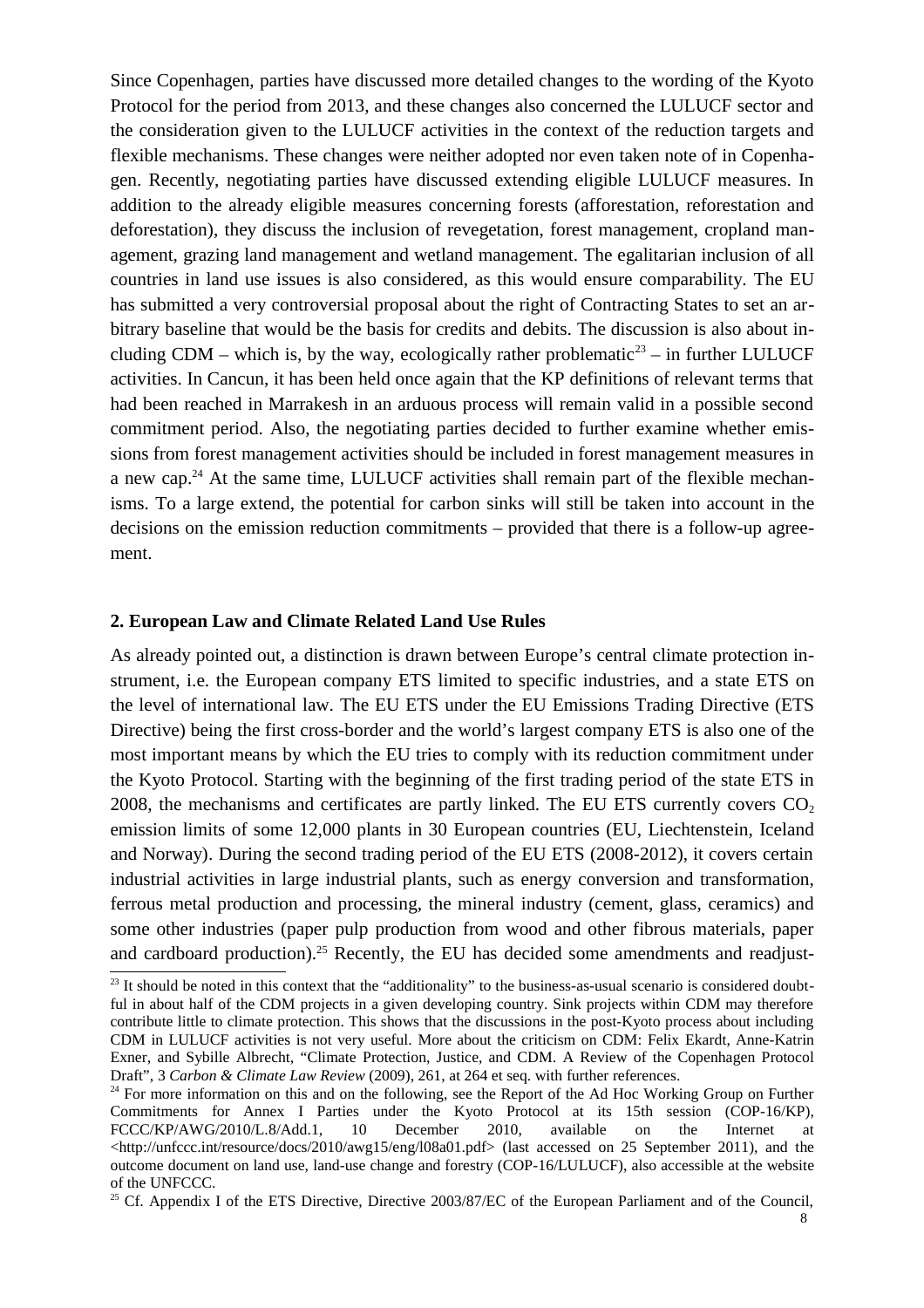ments for the next trading period. For example, air traffic will be covered by the EU ETS in future.<sup>26</sup> In addition to emissions trading, the so-called Linking Directive (Directive 2004/101/EC) integrated other flexible mechanisms of the Kyoto Protocol (CDM and JI) into the EU ETS, thus creating a link between the systems. The use and trade of credits from sink projects (RMU, ERU from RMU, t-/l-CER) as a means to comply to reductions commitments is not allowed within the plant based EU ETS but only within the state ETS. ERU generated from AAU of the host country (for other JI projects), however, can be held on the accounts of industrial plants and on personal accounts. Participants of the EU ETS may use these ERU for compliance with their reduction commitments. This is limited to 22 % of the allocation of a given industrial plant (in total, along with the CERs from CDM projects outside of the LU-LUCF sector).

But how does the inclusion of land use present itself within European law? First, it has to be noted that the sectoral consideration of LULUCF activities in the emissions trading is not possible under current EU law, whereas it is possible to a certain degree in international law: As already described, the EU ETS is limited to the activities mentioned in Annex I of the ETS Directive. That is, emissions from agricultural and forestry operations are currently not covered by the cap-and-trade system of the EU ETS. In principle, however, such a sectoral expansion of the EU ETS is legally possible: Article 24 ETS Directive provides a method for unilateral inclusion of additional activities and gases. From 2008, Member States may apply emissions trading to activities not listed in Annex I, installations and greenhouse gases, provided the Commission approved the extension in the proceeding specified in Article 23, paragraph 2 ETS Directive (so-called "opt-in"). Here, the Commission has to take into account all relevant criteria. Art. 24 ETS Directive specifically mentions in particular effects on the internal market, potential distortions of competition, the environmental integrity of the scheme and reliability of the planned monitoring and reporting system. Once the Commission approves the inclusion, it shall also consider whether Annex I should be amended to include emissions from these activities in a harmonised way throughout the EU. The opt-in procedure has not yet been applied to agricultural activities in the EU.<sup>27</sup>

Since plant operators participating in the company ETS can partially fulfil their reduction commitments by means of JI and CDM projects (see above), the question remains whether and to what extent LULUCF activities can be used in this framework. As on the international level, this question has long been controversial in the EU. Finally, the Linking Directive introduced several passages to the ETS Directive that deal with LULUCF-related aspects: Recital 9 of the Linking Directive referred to the decisions 15/CP.7 and 19/CP.7 (parts of the Marrakesh Accords) and to the insight that environmental integrity is to be achieved, inter alia, through sound modalities, rules and guidelines for the mechanisms, and through sound and strong principles and rules governing LULUCF. The following problems of afforestation and reforestation projects should be pointed out explicitly: the lack of durability, the additionality

OJ 2003 L 275/32.

<sup>&</sup>lt;sup>26</sup> See Directive 2008/101/EC of the European Parliament and of the Council amending Directive 2003/87/EC so as to include aviation activities in the scheme for greenhouse gas emission allowance trading within the Community in particular, OJ 2008 L 8/3. The Decision No. 406/2009/EC of the European Parliament and of the Council on the effort of Member States to reduce their greenhouse gas emissions to meet the Community's greenhouse gas emission reduction commitments up to 2020, OJ 2009 L 140/136 and the Directive 2009/29/EC of the European Parliament and of the Council amending Directive 2003/87/EC so as to improve and extend the greenhouse gas emission allowance trading scheme of the Community, OJ 2009 L 140/63.

 $^{27}$  See European Commission, Commission Staff Working Document, supra, note 5, at 17.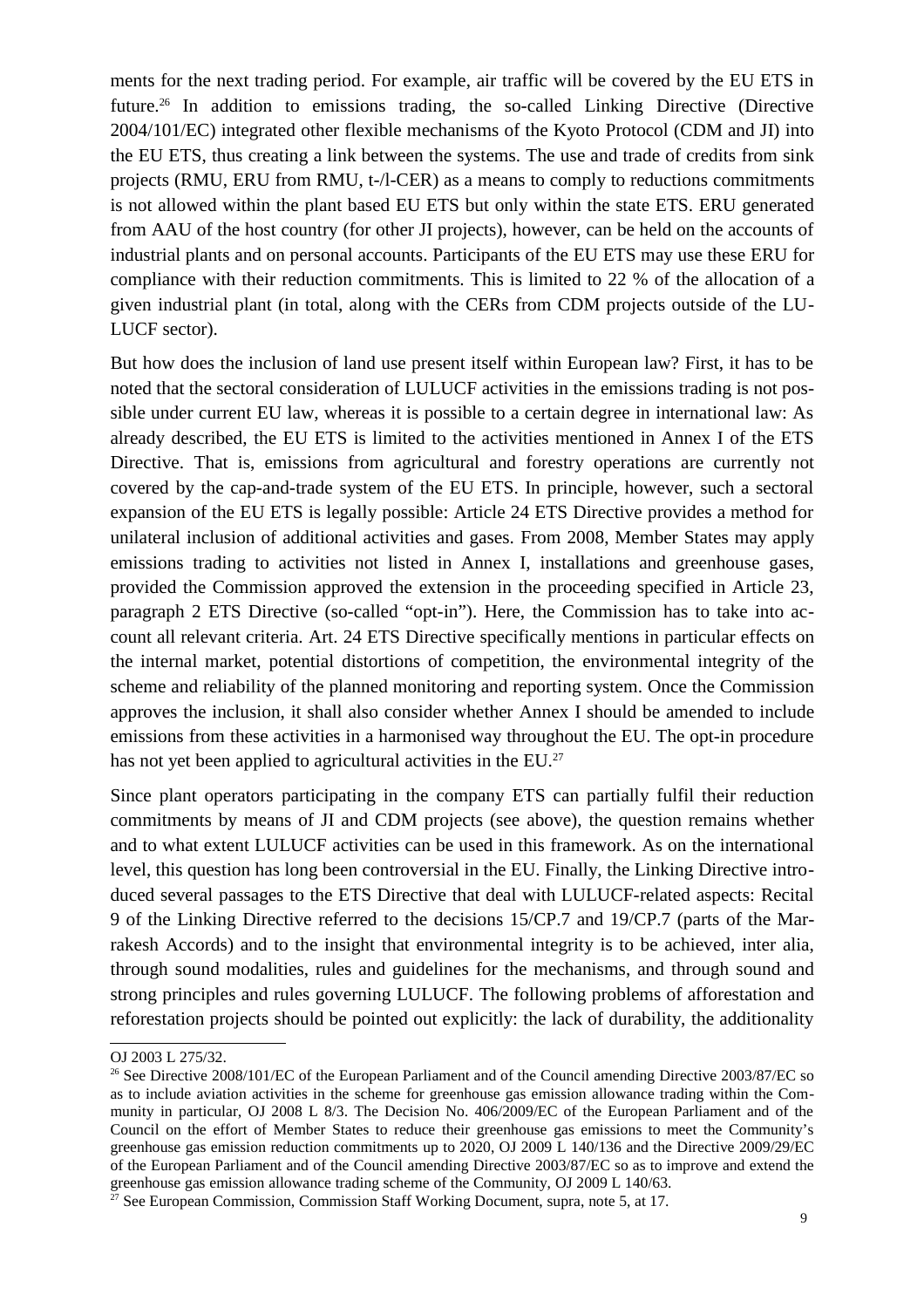which is always the essential prerequisite in the CDM, the threat of mere displacement effects that make these efforts pointless regarding climate protection (we will come back to this at the end of this text), the uncertainties, and socio-economic and environmental impacts, including impacts on biodiversity and natural ecosystems. The need to consider technical regulations in the review of the ETS Directive in 2006 was recognized. These technical regulations concerned the consideration of LULUCF projects – please refer to the new Article 30, paragraph 2 item o) ETS Directive that was added by the Linking Directive.

Article 11a, paragraph 3 ETS Directive that was amended by the Linking Directive is particularly relevant to our analysis: According to this article, all CERs and ERUs which may be traded under the state ETS, may also be used in the EU ETS (see above). However, there are two important constraints, one for nuclear power projects (lit. a), the other for project activities in the areas of LULUCF (lit. b). This means that LULUCF projects are specifically excluded from the EU ETS. This also explains what we already mentioned regarding ERUs generated from RMUs as well as regarding tCERs and lCERs: Since all of these certificates are generated in context of sink projects, they may not be used in the EU ETS, but only in the ETS between states.<sup>28</sup> Although the EU has already decided the further development of the EU ETS that may also imply changes regarding the treatment of LULUCF activities, this is irrelevant for the current trading period. Article 3 of the Amending Directive 2009/29/EG provisions that the ETS Directive applies until 12/31/2012, i.e. the end of the current trading period, in the version amended, among others, by the Linking Directive. The new rules thus only concern future developments.

The Complementary Directive 2009/29/EC amends the ETS Directive and brings a number of innovations in regard to LULUCF that will become effective in 2012 (see Article 3 Directive 2009/29/EC). Within three months of the signature of a post-Kyoto agreement, the Commission shall submit a report assessing, inter alia, the following elements (see Article 28 ETS Directive as amended by the Complementary Directive): the impact on the EU agriculture sector, including carbon leakage risks; the appropriate modalities for including emissions and removals, i.e. carbon storage, related to LULUCF in the EU; afforestation, reforestation, avoided deforestation and forest degradation in third countries in the event of the establishment of any internationally recognised system in this context. In addition, the Complementary Directive provisions a new version of Article 10 ETS Directive, which governs the future auctioning of allowances. The new Article 10, paragraph 3 requires that at least 50 % of the revenues generated from the auctioning of allowances should be used for, inter alia, measures to avoid deforestation in developing countries and forestry sequestration of carbon in the EU. Furthermore, the Commission made clear as early as 2008 that the EU shall consider the recognition of credits generated by forestry only as a complementary instrument, only in the longer term  $-$  i.e. for the period after 2020 – and only under the condition that, inter alia, the supply/demand balance and liability are resolved.<sup>29</sup>

<sup>&</sup>lt;sup>28</sup> This is not paradoxical, since not all emission rights given to a country by international law are subject to the country ETS.

<sup>&</sup>lt;sup>29</sup> European Commission, Communication from the Commission to the European Parliament, the Council, the European Economic and Social Committee and the Committee of the Regions: Addressing the Challenges of Deforestation and Forest Degradation to Tackle Climate Change and Biodiversity Loss, COM(2008)645 final, at 11.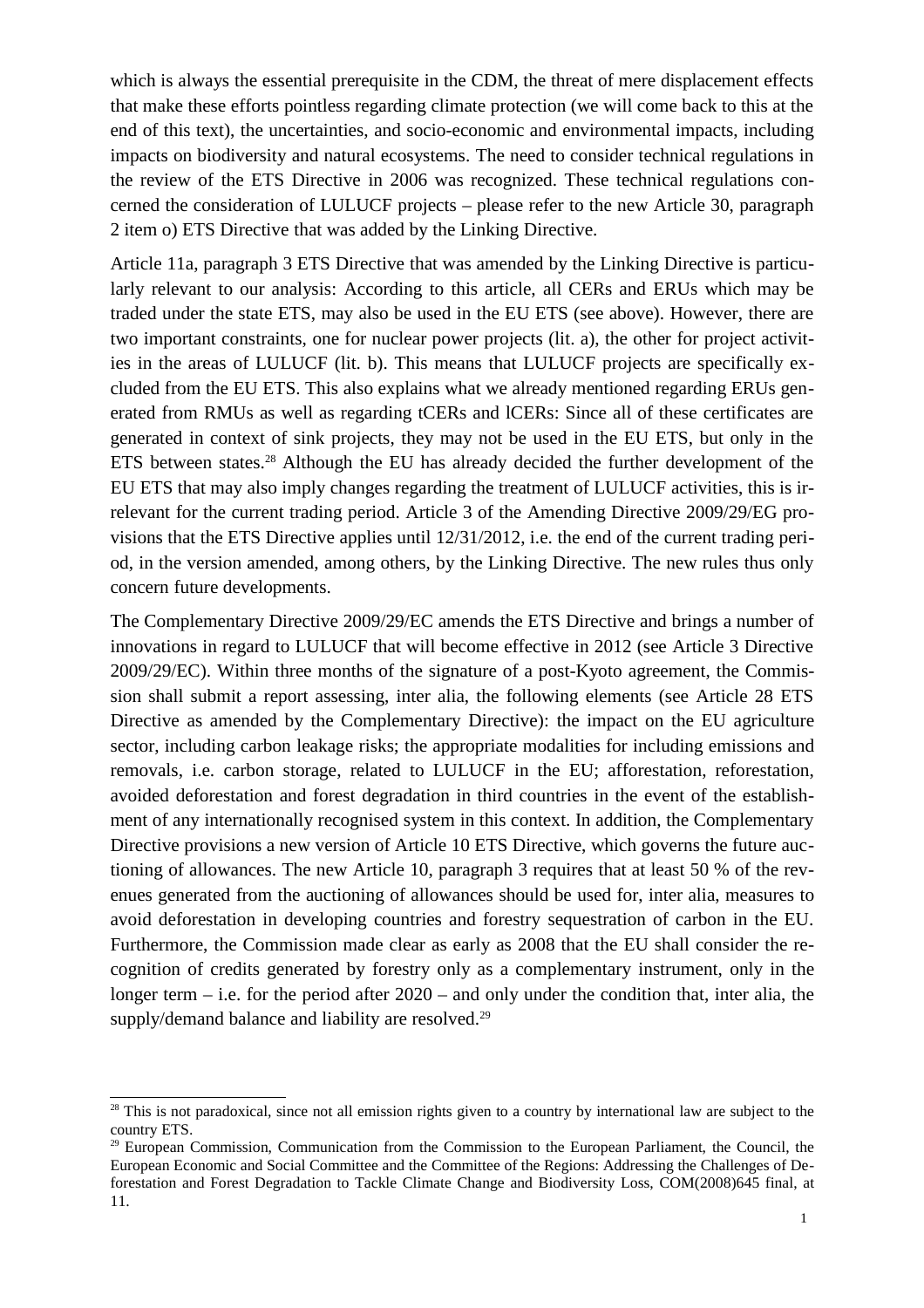# **III. Toward a Better Implementation of Land Use Issues in Climate Protection Law: Quantitative Control and Monetary Valuation**

The criticism on the current treatment of land use and on the openness of the CDM is quite understandable, considering the measurement and baseline problems and the low (or, because of loopholes, even negative) contribution to global climate protection. According to the criticism, the possibility of including sinks has "watered down" the KP reduction target. But how can the difficulties in emissions trading be reconciled with the need for action that exist in spite of these difficulties? And can the two be reconciled at all? As pointed out before, an increased inclusion of land use in the ETS could prove the most interesting approach, simply because the ETS could be the most effective climate protection instrument, if the following conditions are met: stricter global reduction targets, stricter enforcement mechanisms, involvement of more states and parties worldwide (combined with very high financial compensations for developing countries) and prevention of possible loopholes. But how can land use be included in the ETS?

A full integration of land use in an ETS that needs to be stricter, as just mentioned, would mean something like this: In order to include land use in the international ETS, all forms of land use must mandatorily (i.e. no longer just facultative and partially) be covered by the regime that sets up the reduction targets (and hence the tradability of emission allowances between countries). If, in the next step, the EU creates an expanded, internal company ETS that covers essentially the entire amount of greenhouse gases allocated to a state respectively the EU, a primary energy ETS, with a gradually decreasing amount of greenhouse gases would replace the existing sectoral ETS (and probably some other climate policy instruments) and represent the total of reduction targets in the EU. This company ETS would include land use as far as the emissions connected to it are not already covered by the ETS like, for example, agricultural electricity consumption and (energy-intensive) fertilizer production. On the one hand, this approach would map all relevant emissions and impose a price on these emissions. On the other hand, the primary energy ETS would show actual (climate) results in land use and make these results marketable. This monetary valuation of land use would result in an additional valorisation and also to some extent "increased privatization" of the soil and, most of all, the "climate use". The value of the natural resource "soil" would in some way be emphasized, even independent of climate protection. This would also have very practical consequences for soil protection in other respects: If the ETS would impose a price on ploughing for reasons of climate protection and thus make ploughing less attractive, this would also serve the enrichment of organic matter in the soil and nature conservation.

CDM (and probably JI), by the way, would have no place in this new ETS as these mechanisms currently are mere "crutches" that aim at promoting singular emission reduction measures in developing countries not participating in the international ETS because of a lack of own national reduction targets. The emissions reductions achieved in these countries by CDM projects automatically reduce the load of reduction of the respective industrial state. In a new ETS, however, all countries worldwide would be involved with reduction targets in order to meet the real need for action and avoid substitution effects. In return, the developed countries would provide high financial compensations<sup>30</sup> for developing countries by purchasing emis-

<sup>&</sup>lt;sup>30</sup> And, as we have seen, these compensations should preferably not be paid to governments, but to individual people as an eco-bonus and in form of an internationally monitored individual entitlement. In regions where there are no bank accounts, investing in certain social measures such as the implementation of a social security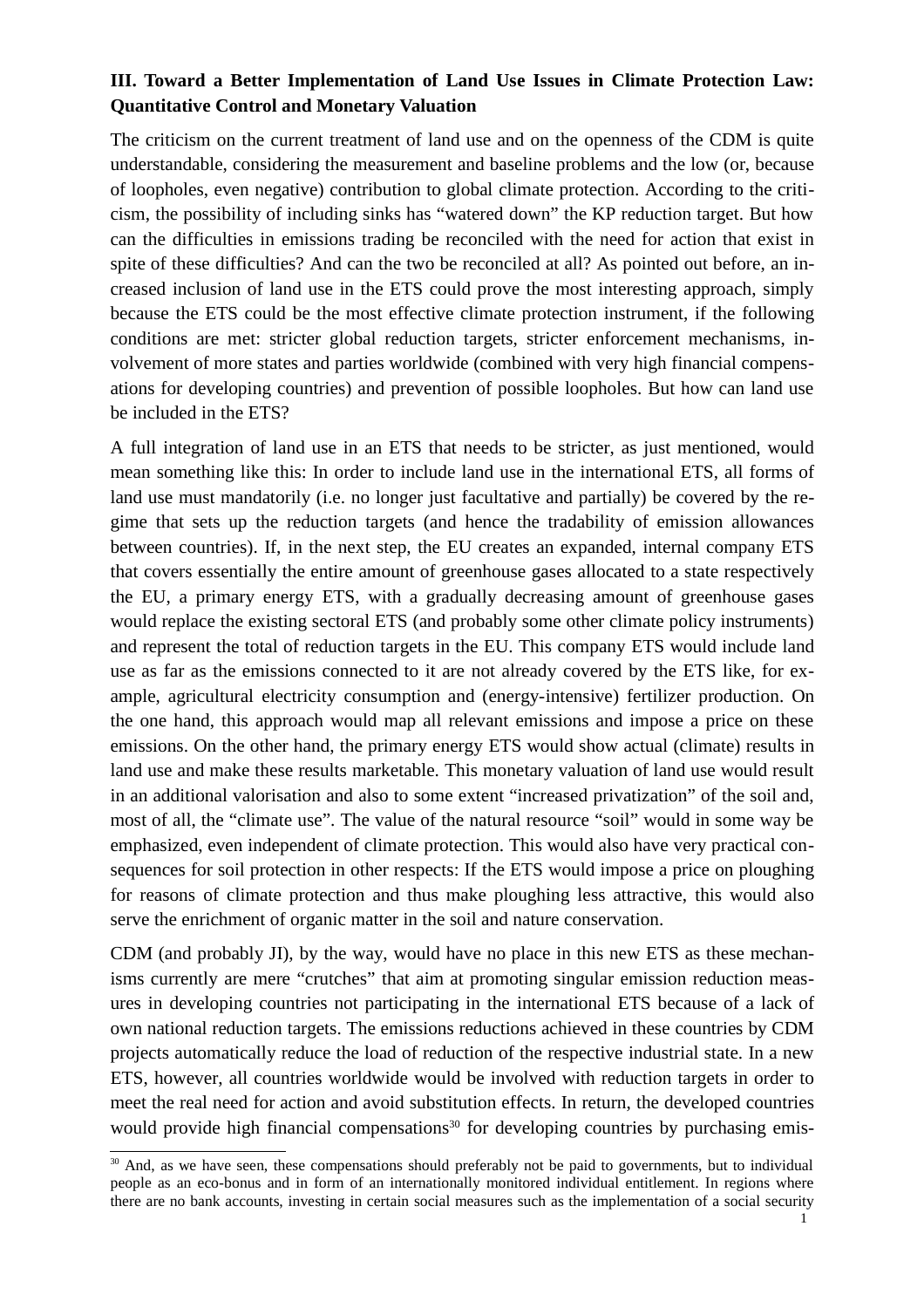sion rights in the South. These financial compensations would be further enhanced in favour of the South due to an asymmetric distribution of emission rights. Note that without these compensations developing countries could not afford the necessary mitigation and adaptation to climate change.

This kind of comprehensive company ETS (as well as its alternative, a comprehensive energy and land use tax) can be described as a form of "quantity control" of the climate change problem, combined with indirect effects and effects of quantity control<sup>31</sup> for the soil and nature conservation. Such an approach has many theoretical advantages, but is still not very common in (not only) European environmental policy. It is an attempt to respond to the fact that the current European "policy mix" with many small-scale instruments which are often bureaucratic, unaspiring and weak regarding enforcement, has indeed not solved important environmental problems. Despite a very large number of policy instruments and the necessity to reduce GHG emissions by 95 % by 2050, GHG emissions per capita, for example, remain constant on a high level in the EU, if one leaves out common calculation tricks. This is not very surprising: The prohibitions and technical efficiency rules that are typical for environmental legislation and also for land use, such as certain rules "per plant" or per arable land area, for structural reasons, can never really solve quantity problems like climate (and, incidentally, biodiversity, availability of fertile land, availability of drinking water, etc.). This is an important insight and often overlooked by the whole of environmental policy: An efficiency requirement by means of command and control, for example, to use "a little less power in the cultivation of certain foodstuff", will not result in drastic quantity reduction and cycle orientation for scarce resources. They have virtually no effect, if the global agricultural production and therefore the greenhouse gas quantity is increasing at the same time, for example because of energy crops (which do indeed have some impact on the climate) or a rise in global meat consumption<sup>32</sup> (rebound effect). As environmental law typically focuses on "individual cases" or "individual land users" it tends to overlook that many small individual actions may in sum have fatal consequences to the environment and our natural resources (cumulation problem).<sup>33</sup> That's why it is necessary to submit individual actions to a quantitative management rather then to optimize them individually. Moreover, a quantitative control is easier to enforce than regulatory law. Similarly, it would indeed not be helpful to regulate only fossil fuels and not the land use since this approach would, for example, trigger a run on bio-energy and cause other problems regarding climate change and the world food situation. These displacement effects may generally be caused by a selective and in particular a command and control policy.<sup>34</sup>

Since land users would partly pass on the ETS-induced increase in land costs to consumers,

system may replace the individual payment.

 $31$  ETS and charges both intend a quantity reduction and achieve the reduction by a price. Formally, charges set a price and leave the quantitative developments to the market, while the ETS's approach is just the opposite.

<sup>32</sup> Cf*.* Secretariat of the Convention on Biological Diversity, *Global Biodiversity Outlook 3*, available on the Internet at <http://www.cbd.int/doc/publications/gbo/gbo3-final-en.pdf> (last accessed on 25 September 2011), at 75, and in particular the establishment of different management scenarios at 77, that illustrate the negative impacts a C-price without consideration of land use may have on ecosystems.

 $33$  For more general remarks on the limits of economic growth see Felix Ekardt, "Climate Change", supra,  $1<sup>st</sup>$ note (\*), Chapter 3. Economic growth will come to an end in the Western hemisphere in the mid-term (!), once all potentials of efficiency and dematerialization strategies are used. This is due to the rebound effect, the extent of climate and resource problems and the physical finiteness of the world.

<sup>&</sup>lt;sup>34</sup> See Felix Ekardt and Hartwig von Bredow, "Managing the Ecological and Social Ambivalences of Bioenergy", supra, note 2, on the problems of bioenergy and Felix Ekardt, Nadine Holzapfel and Andrea Ulrich, "Phosphorus, Land Use and Absolute Quantity Reductions as a Legal Problem", 7 *Journal for European Environmental & Planning Law* (2010), at 267 et seq. on the quantity problem of scarce (essential) phosphorus.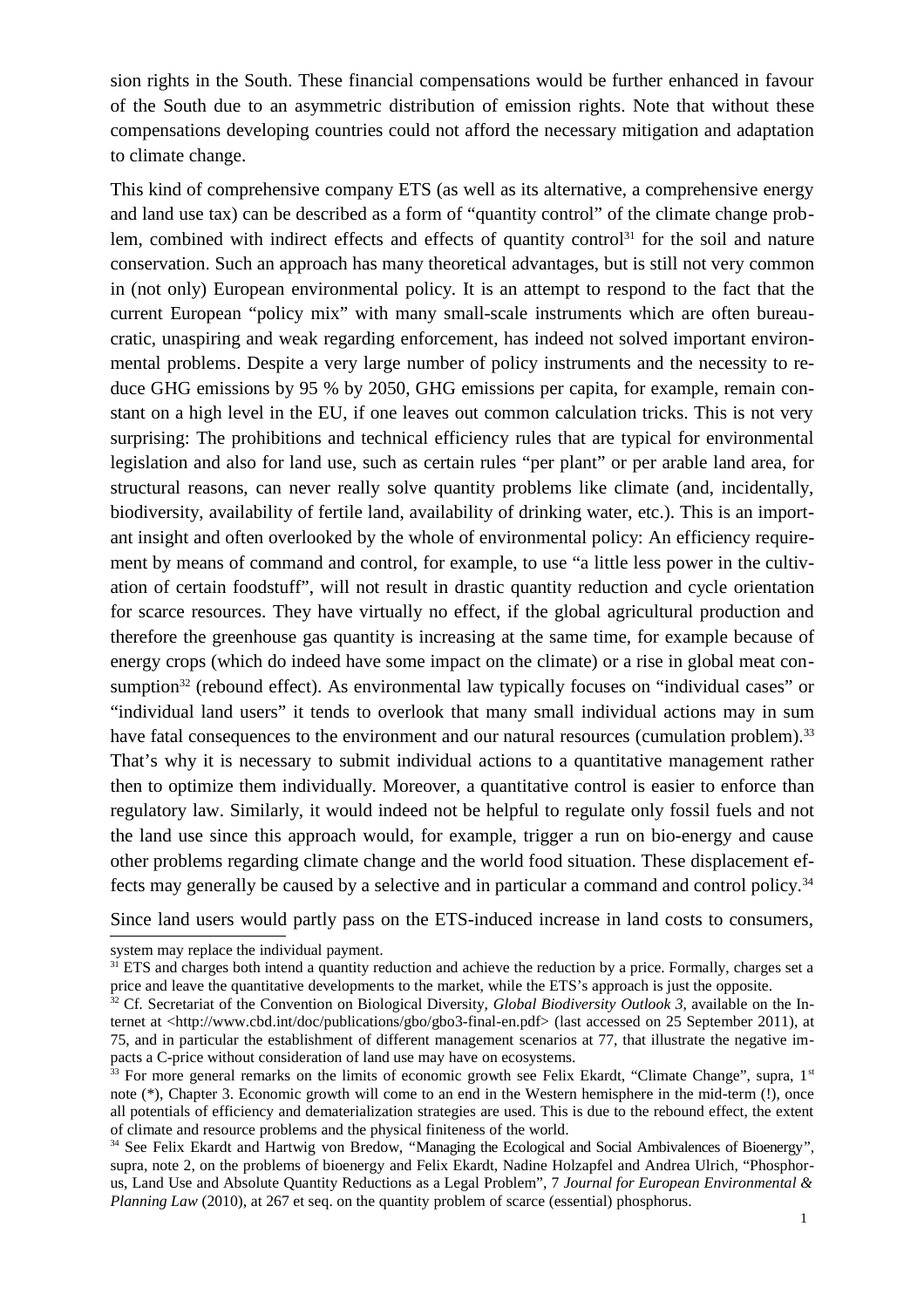the price of food at the counter, for example, would "tell the truth about the environment and the resources": Animal products, for example, would be significantly more expensive, and food (especially meat) would be used sparingly. This approach also is more adequate to democracy than the traditional environmental law since the necessary decisions are taken by the legislator and do not depend primarily on the ascertainments and enforcement capabilities of an administrative body – as is the case in the limit value-oriented command and control law.

A land-use ETS has to meet several conditions in order to make sense in terms of climate policy: First, the global impact of land use on climate change can only be displayed fully if land use is globally subject to an ETS or a similar instrument. Otherwise there would be the risk that the GHG intensive land use activities would simply be shifted to other countries with lower climate policy requirements (displacement effects). Second, the baseline has to be set in an appropriate manner – and not, as discussed in Copenhagen, arbitrarily by national governments – and their enforcement has to be ensured. This requires not only a global sufficiently powerful law enforcement institution and therefore a reassessment of the UN Climate Secretariat. It is also necessary, and this is our third point, to ensure that the assessment of the climate impact of different land uses and their measurement in the monitoring of specific individual actions (e.g. by means of remote sensing) actually succeeds. This may require a profound intensification of scientific research. While it is by no means necessary to obtain a perfect database, since an effective control can also be based on approximations, the question remains whether the scientific knowledge base will be sufficient in the near future  $-$  a question not to be answered from a climate sociological perspective. In any case, the extended integration of land use aspects in the drafts of a post-Kyoto climate protection regime can only be evaluated on the basis of answers to, inter alia, the aforementioned questions. Fourth, the ETS's creation of new revenue streams is not an end in itself. The ETS will only achieve its goal if it sets up drastic objectives that, unlike the existing international ETS and the company ETS, meet the margin "around minus 95 % in the EU until 2050". This implies also: The inclusion of land use must be designed in a way that it does not turn to a loophole for an irregular softening of reduction commitments. Moreover, it may be necessary to adapt the quantitative reduction targets to the integration of land use. Fifth, the regime has to go about land use not only globally, but also in a continuous manner in order to avoid e.g. "temporary" afforestation, or substitution effects. The problems numbered three and four, in particular, raise complex questions:

#### **IV. Obstacles and Dilemmas of an Extended Inclusion of Land Use**

So far, an extension of the ETS-inclusion of land use is subject to significant problems. These problems relate to natural scientific ambiguities, in particular, and the aversion of national governments to a powerful international management authority as well as to truly relevant GHG reduction targets. Due to the vagueness of baselines and calculations, present consideration of sinks in the KP has been perceived as a loophole rather than as a real contribution to climate protection. To that extent – and considering the enforcement problem – the optimism of some regarding the resolvability of the problems seems inappropriate.

Even if politicians and the government bureaucracy stress the inevitable trade-off character of global climate protection policy in response to these statements, we must nevertheless give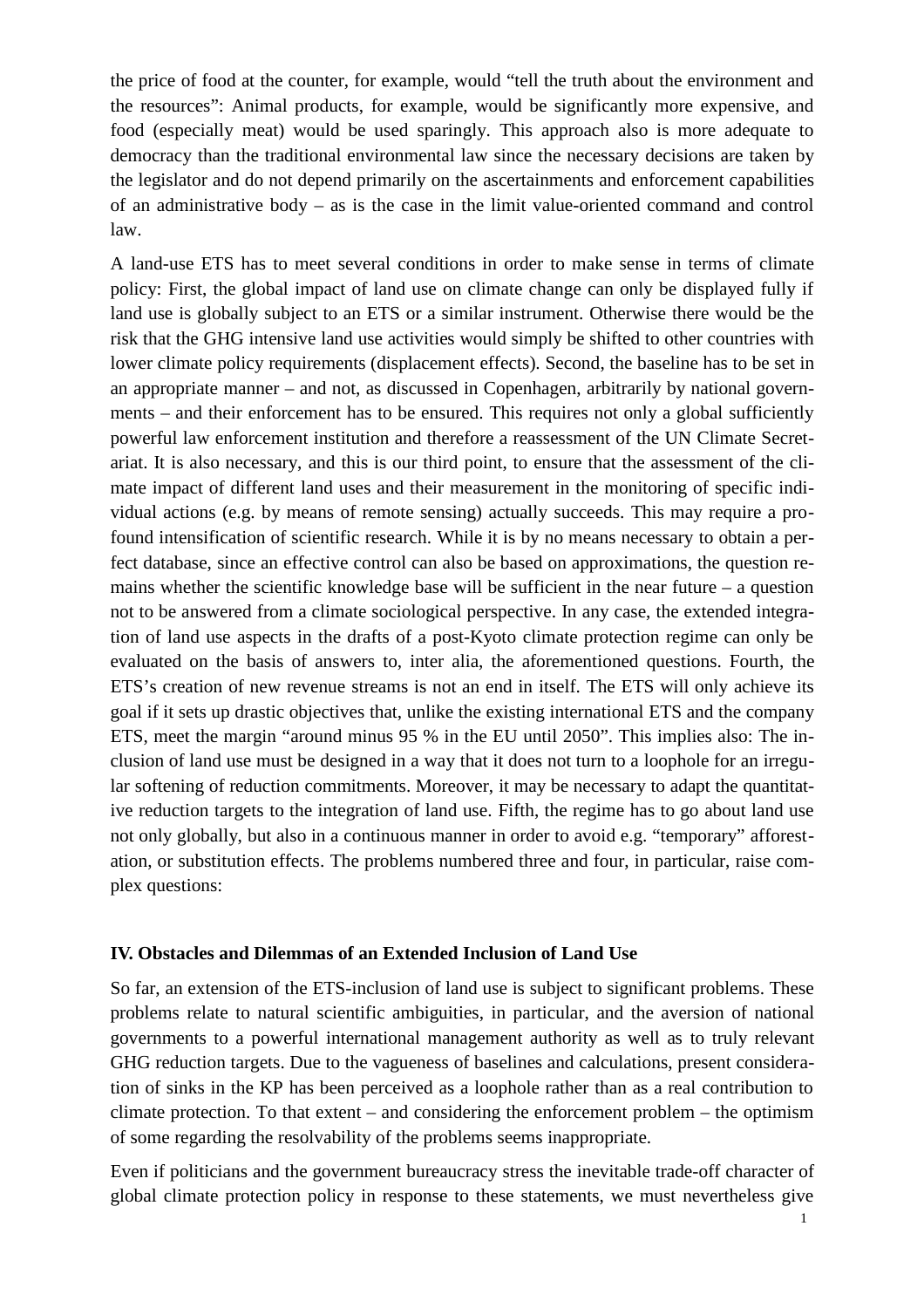account for whether the measures that are "realistic" really contribute to solving the problem or whether these attempts (for example the Copenhagen Accord or the ETS Directive) are a rather symbolic legislation. While there are frequent requests for clear rules concerning the crediting of changes in land use and forestry, it has to be stated that the negotiating parties mainly agreed on the inclusion of LULUCF in the KP for the simple reason that the rules were so vague that anyone could administrate at will his baseline, the execution and ultimately his loophole. Regarding the negotiations still to come, one might predict concrete and clear regulatory proposals for the LULUCF sector will hardly find general consensus and therefore cannot easily be implemented by international law. During recent negotiations, for example, some of the negotiating parties tried to take the baseline determination as a starting point to produce a similar effect as we have seen regarding the treatment of sinks within the KP. Some argued for a model set in which the countries themselves set their own baselines. Unfortunately, this favours the design of baseline scenarios that imply a very high rate of deforestation in order to refer to refrains from deforestation and certain afforestation measures when regarding the reduction commitments. Germany, for example, has brought into conversation a baseline model that would substitute up to 6 % of its reduction commitments. This approach does not speak for a clear and effective policy approach but is more likely a continuation of the (erroneous) view that climate protection equals costs that have to be avoided. As LULUCF activities are somewhat elusive, they appear to be predestinated to be used as a fallback option in this context – all opposing "rhetoric" notwithstanding.

What approaches, besides ETS, are discussed so far? Fund solutions focussing on the deforestation of rain forests are currently in the centre of attention. It is often pointed out that fund models have the advantage of a relatively simple management and include aspects of capacity building. However, it is fairly obvious that the proverbial "financial pots for the developing countries" often have not proved very successful in the past. The "financial pots" are often not filled to the extent promised, they degrade the developing countries to petitioners, they are vulnerable to the luxury needs of southern elites, and, above all, they only address a very limited (though important) portion of the problems of land use. Moreover, none of the above problems – especially law enforcement, understandability, demanding baseline and ambitious goals – is in any way "non-existent" to fund solutions. The problems exist here the same way they exist within the ETS. While everyone knows that the ETS needs international control (thus raising awareness of these problems), fund solutions quickly show the psychological effect of sedation: It appears as if "something has been done" – but the real effects of the money are uncertain. For these reasons, little is gained by general demands for a forest conservation fund, better links between climate and biodiversity policies, a coherent promotion of forest conservation, grassland and wetland protection, and the request for land use forms that are nature friendly and adapted to climate change. In the absence of precise, demanding and strictly enforced requirements, these proposals may very well be a well-intentioned, but rather inconsequential contribution to basic intentions such as "knowledge transfer", "more financial aids for developing countries", etc.

Including land use in CDM only and not including it as a whole in the ETS does not seem to be a good idea. Unlike under the current approach, this would continuously imply a state ETS restricted to developed countries. Developing countries would be included in the ETS only selectively via the CDM, as is currently discussed. We therefore agree with the scepticism e.g. the EU Commission shows towards including land use into the existing (!) ETS. This is true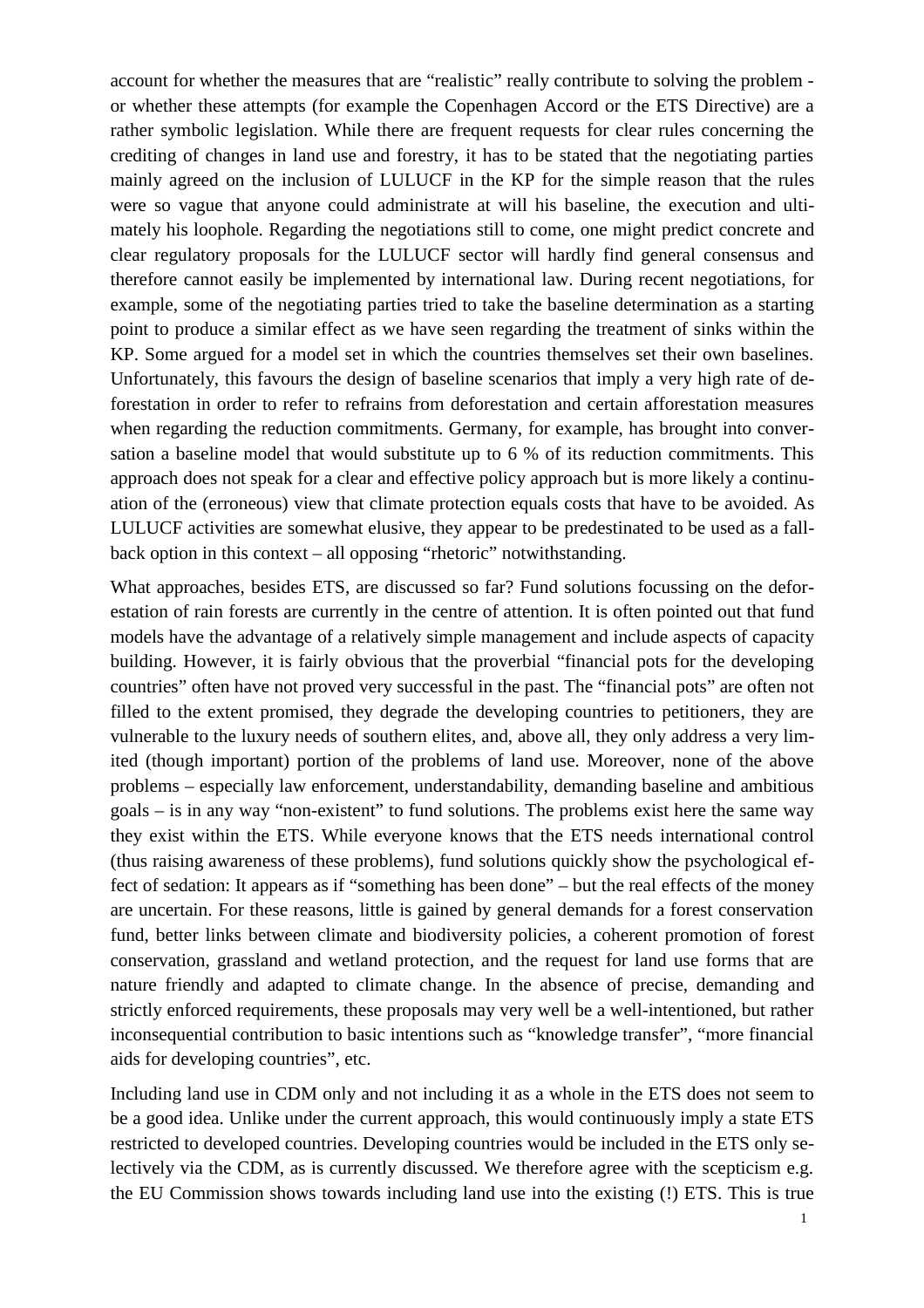not only because of the general, already mentioned, uncertainty of many actual CDM projects. Rather, the field of land use would exacerbate the problem even more. The CDM lacks a rigorous supervision of projects, and, as mentioned before, many dubious projects get approved. In addition, the architecture of the CDM provides no lasting examination of projects. This makes "interim" measures, such as afforestation, that can be reversed or otherwise affected at the next opportunity, very attractive. At the same time, limiting the land use issue on CDM projects would encounter the same difficulties as does the full inclusion in the ETS. Therefore, "limitation to CDM" does not promise any gain in terms of feasibility, etc.

It is actually not very important where, i.e. in what agreements or regulations, land use is enshrined in international law, even if national governments probably attach a high symbolic significance to that question. For not the location of the scheme but its substantive quality and the question of who will be bound by it in what way is ultimately decisive. First, the elaboration of a new separate and sectoral land use international legal "land-use protocol" on the reduction of emissions due to deforestation would be possible within the UNFCCC. It would obviously make sense to include land use in the existing regulations. The current debate whether there will be a new general framework for international climate protection, or whether there will be a second protocol regulating the obligations of states that do not participate in the KP, is ultimately a symbolic issue. It clearly is more important to regulate land use in a uniform and binding way for all states, as has been discussed internationally. While a uniform regulation would benefit climate protection, not much is gained as long as the other issues are not solved.

ETS and fund solutions would in any case have to take into account further details in order not to appear counterproductive. For instance, it would by no means be desirable to equate the value of agricultural plantations with the value of existing forests. New biomass plantations may hardly substitute the ecosystem services of old forests rich in biomass, since the accumulation of carbon takes much longer periods of time than its release ("slow-in-fast-out effect"). Also, an intensified plantation management of areas that were formerly covered by forests is associated with other problems, e.g. the creation of monocultures, soil erosion, the change of the regional water balance, etc. Also, the cultivation of invasive species may threaten local biodiversity. This shows once again that a narrowing of the debate could occur if one focuses too much on the purely climate related aspects of LULUCF. Just as forests are complex ecosystems and may not be restricted to climate services, climate services cannot be restricted to forests. Nevertheless, a C-Price can cause significant and important effects beyond climate protection as well. However, further soil protection and nature conservation schemes, preferably on the international level, are of course useful and necessary besides climate change law.

The type of forests that are mainly addressed by the REDD concept do not only supply ecosystem services, but, above all, anthropogenic habitats for local forest dependent communities and indigenous people. Also, pervasive corruption in developing countries often poses problems. All this reveals the necessity of strict international surveillance. Needless to say, national states are reluctant to international monitoring, as they are often in the grip of traditional concepts of sovereignty. Should it appear that the measurement and enforcement problems cannot be resolved in a satisfactory manner (even by making use of standardizations), the aporia of an urgent need for action on the one hand and a lack of suitable regulatory options on the other hand would prevail. The main obstacle, however, is certainly not to be seen in